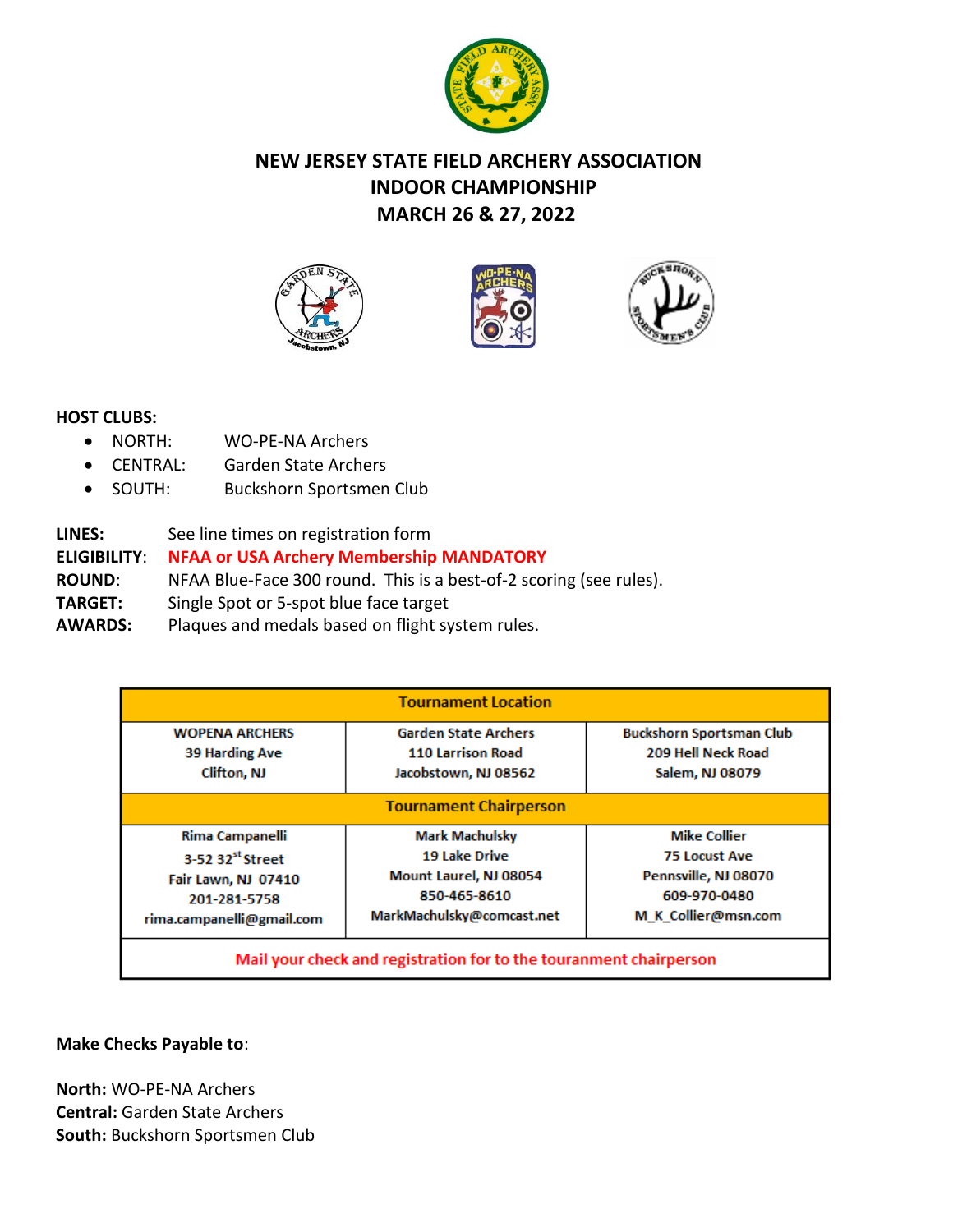# **NJSFAA 2022 INDOOR STATE CHAMPIONSIPS REGISTRATION FORM**

| USA Archery Membership ID# __________________________________ | Club 2008 2009 2012 2022 2023 2024 2025 2026 2027 2028 2029 2020 2021 2022 2023 2021 2022 2023 2024 2022 2023 |
|---------------------------------------------------------------|---------------------------------------------------------------------------------------------------------------|
|                                                               | Enter your club on application to get credit for club<br>trophy                                               |
|                                                               |                                                                                                               |
| NFAA Member Expiration Date _____________________________     | NFAA/SFAA Life Member: YES<br>ΝO                                                                              |

| Division/Age                   | Male | Female | Freestyle | Freestyle<br>Limited | <b>Barebow</b> | <b>Bowhunter</b><br>Freestyle | Freestyle<br>Limited | Traditional | <b>Barebow</b><br>Recurve | Longbow   |
|--------------------------------|------|--------|-----------|----------------------|----------------|-------------------------------|----------------------|-------------|---------------------------|-----------|
|                                |      |        |           |                      |                |                               | Recurve              |             |                           |           |
| Cub - Under 12                 |      |        |           | <b>NA</b>            |                |                               |                      | <b>NA</b>   | <b>NA</b>                 | <b>NA</b> |
| <b>Youth 12-14</b>             |      |        |           | <b>NA</b>            |                |                               |                      | <b>NA</b>   | <b>NA</b>                 | <b>NA</b> |
| Young Adult 15-17              |      |        |           | <b>NA</b>            |                |                               |                      | <b>NA</b>   | <b>NA</b>                 | NA.       |
| Adult 18 and older             |      |        |           |                      |                |                               |                      |             | <b>NA</b>                 | NA.       |
| <b>Senior 50-59</b>            |      |        |           |                      |                |                               |                      |             | <b>NA</b>                 | <b>NA</b> |
| <b>Silver Senior 60-69</b>     |      |        |           |                      |                |                               |                      |             | <b>NA</b>                 | <b>NA</b> |
| Master Senior 70 +             |      |        |           |                      |                |                               |                      |             | <b>NA</b>                 | NA.       |
| Pro 18 and older               |      |        |           | <b>NA</b>            | <b>NA</b>      | <b>NA</b>                     | <b>NA</b>            | <b>NA</b>   | <b>NA</b>                 | NA.       |
| Senior Pro 50-59               |      |        |           | <b>NA</b>            | <b>NA</b>      | <b>NA</b>                     | <b>NA</b>            | <b>NA</b>   | <b>NA</b>                 | <b>NA</b> |
| <b>Silver Senior Pro 60-69</b> |      |        |           | <b>NA</b>            | <b>NA</b>      | <b>NA</b>                     | <b>NA</b>            | <b>NA</b>   | <b>NA</b>                 | <b>NA</b> |
| Master Senior Pro 70 +         |      |        |           | NA.                  | <b>NA</b>      | <b>NA</b>                     | <b>NA</b>            | <b>NA</b>   | <b>NA</b>                 | <b>NA</b> |

| <b>Line Times</b>           |                       |                      |  |  |
|-----------------------------|-----------------------|----------------------|--|--|
| Club                        | <b>Saturday Times</b> | <b>Sunday Times</b>  |  |  |
| <b>WOPENA</b>               | 10:00 AM              | 10:00 AM             |  |  |
| <b>Garden State Archers</b> | 10:00 AM              | 10:00 AM             |  |  |
| Buckshorn Sportsmen Club    | 9:00 am<br>$1:00$ pm  | 9:00 am<br>$1:00$ pm |  |  |

| <b>Tournament Fees</b>                |           |  |  |  |
|---------------------------------------|-----------|--|--|--|
| Adults, Senior, Silver Senior, Master | \$30.00   |  |  |  |
| <b>Young Adult</b>                    | \$15.00   |  |  |  |
| Youth                                 | \$15.00   |  |  |  |
| <b>Cub</b>                            | \$15.00   |  |  |  |
| <b>Pro Registration</b>               | \$30.00   |  |  |  |
| Pro Purse (one time only)             | \$50.00   |  |  |  |
| Life Members                          | no charge |  |  |  |

|    |                                                                                                                                                                                                                                          | <b>Line Times</b>                            |  |  |
|----|------------------------------------------------------------------------------------------------------------------------------------------------------------------------------------------------------------------------------------------|----------------------------------------------|--|--|
| s. |                                                                                                                                                                                                                                          | Saturday Sunday                              |  |  |
|    |                                                                                                                                                                                                                                          |                                              |  |  |
|    | 1st Choice:                                                                                                                                                                                                                              | <u> 1980 - Andrea Andrew Maria (b. 1980)</u> |  |  |
|    | 2nd Choice                                                                                                                                                                                                                               |                                              |  |  |
|    |                                                                                                                                                                                                                                          |                                              |  |  |
|    |                                                                                                                                                                                                                                          |                                              |  |  |
|    |                                                                                                                                                                                                                                          |                                              |  |  |
|    | <b>DIVISION <i>CONTRACTE CONTRACTE CONTRACTE CONTRACTE CONTRACTE CONTRACTE CONTRACTE CONTRACTE CONTRACTE CONTRACTE CONTRACTE CONTRACTE CONTRACTE CONTRACTE CONTRACTE CONTRACTE CONTRACTE CONTRACTE CONTRACTE CONTRACTE CONTRACTE</i></b> |                                              |  |  |
|    | Male $\_\_$                                                                                                                                                                                                                              | Female _______                               |  |  |
|    |                                                                                                                                                                                                                                          |                                              |  |  |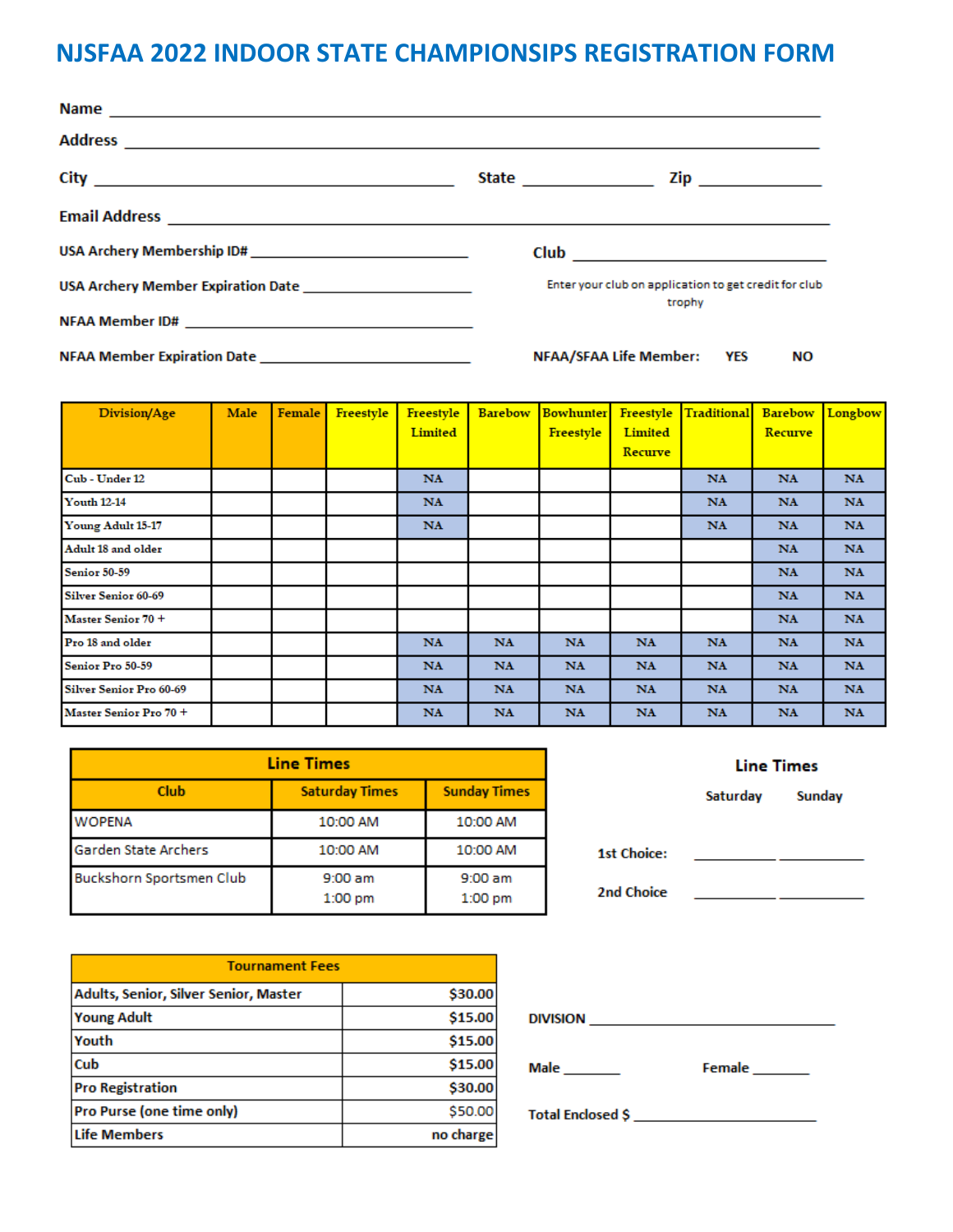### **DIRECTIONS TO BUCKSHORN SPORTSMEN CLUB**

### **From Route #295:**

Take Rt. #49 East continue to Mile Marker #13 turn right onto Jericho Road. When you are on Jericho Road go 5.1 miles to Hell Neck Road. Turn right onto Hell Neck Road then travel approx. 0.6 miles and turn left at the club's sign (this will turn into a dirt road) and follow this road to the club house. Use GPS location of 205 Hell Neck Road, Salem, NJ 08079.

### **DIRECTIONS TO WOPENA ARCHERY**

### **From Northern NJ and New York State:**

Take Garden State Parkway South to Exit 157 which merges onto Route 46 West towards Clinton. Stay straight and go onto Route 21 South. Take Exit 14 and bear right onto Lexington Ave. Turn right onto Clifton Ave. Turn right onto Main Ave. and then turn right onto Harding Ave. The Archery club is on the right side of the street.

#### **FROM NEW JERSEY (WEST OF PATERSON & CLIFTON AREA)**

Take Route 46 east and cross over the Garden State Parkway. Proceed approx. ½ mile and bear right onto Piaget Avenue Exit (CR-628). Turn right onto Main Ave. Make left onto Harding Ave. The Archery club is on the right side of the street.

#### **FROM NEW JERSEY (SOUTH OF PATERSON & CLIFTON AREA)**

Take the Garden State Parkway North to Exit 154. Proceed onto Route 46 East for approx. ½ mile and bear right onto the Piaget Avenue Exit (CR-628), turn right onto Main Avenue. Make left onto Harding Ave. The archery club is on the right side of the street

### **FROM NEW YORK CITY OR GEORGE WASHINGTON BRIDGE:**

Cross over the bridge and keep right to l-95 South (NJ Turnpike South) to l-80 West and the Garden State Parkway. Continue on l-80 West for approx. 6 miles. Take Exit 69 and quickly stay on the left to get onto the Garden State Parkway South. Proceed approx. 1.5 miles and make right onto Exit 157 which merges onto Route 46 West towards Clifton. Stay straight and go onto Route 21 South. Take Exit 14 and bear right onto Lexington Ave. Turn right onto Clifton Ave. Turn right onto Main Ave. and then turn right onto Harding Ave. The archery club is on the right side of street.

### **DIRECTIONS TO Garden State Archers**

Larrison Road, Jacobstown, NJ About ¼ mile on the left off Rt. 537 after you cross over Rt. 528 follow Larrison Road about a ½ mile on left across from golf course is club entrance. Coming west on Rt. 537 it is a ¼ mile before you get to Rt. 528 you make a right onto Larrison Road follow it about a ½ mile club entrance is on the left across from golf course.